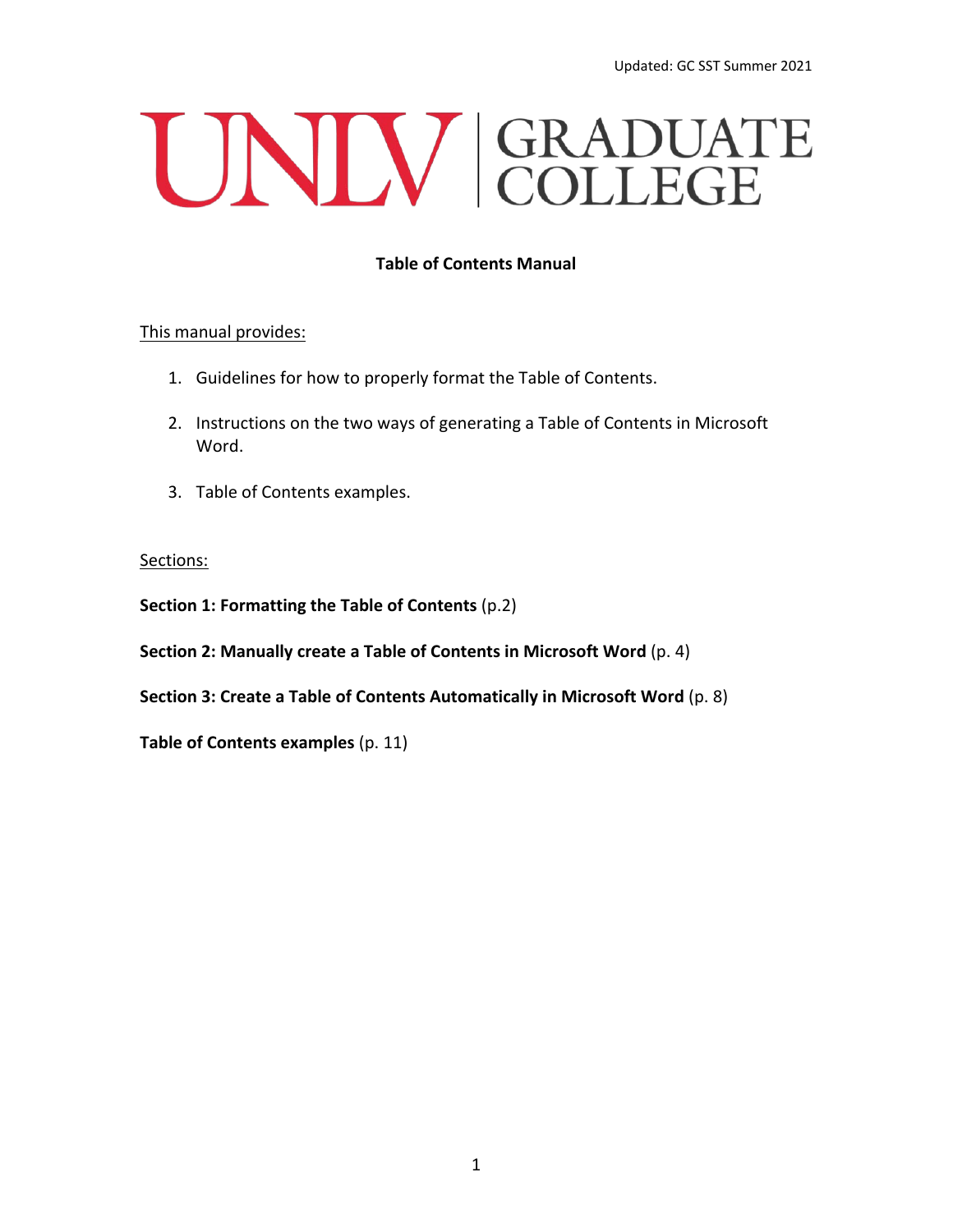# **Section 1: Formatting the Table of Contents**

- A Table of Contents (TOC) must appear in your thesis or dissertation document.
- The items that should be listed on the TOC should include all pages from the Abstract through the Curriculum Vitae. Thus, your TOC includes:
	- o Abstract (starts on page iii)
	- o Acknowledgements (optional)
	- o Dedication (optional)
	- o Preface (optional)
	- o Table of Contents (optional to put it on the TOC of your thesis/dissertation)
	- o List of Tables (if applicable)
	- o List of Figures (if applicable)
	- o Any other lists including: List of Definitions, List of Algorithms, List of Equations, etc. (if applicable)
	- o Main body of your text (e.g., chapter titles, headings, subheadings)
	- o Appendix or Appendices (optional)
	- o Bibliography
	- o Curriculum Vitae
- As the last document of your text, the Curriculum Vitae is the last item of your TOC.
- The page numbers listed on your TOC must match the page numbers of items as they appear in the text.
- The titles listed in the TOC must match the titles as they appear in the text.
- In general, your document needs to be broken down into Chapters/Sections. Chapters must appear in the TOC.
- The title must match exactly between the TOC and the text. The page number must also match exactly between the two.
	- $\circ$  For example, if the chapter title, "Chapter 1 Introduction: An Unexpected Beginning," is used on page 5 of the text the Table of Contents should list:

Chapter 1 Introduction: An Unexpected Beginning.........................................5

• Chapter sections and subsections should appear consistently in the TOC. If a level of subsection is included in the TOC, then all subsections at that level must be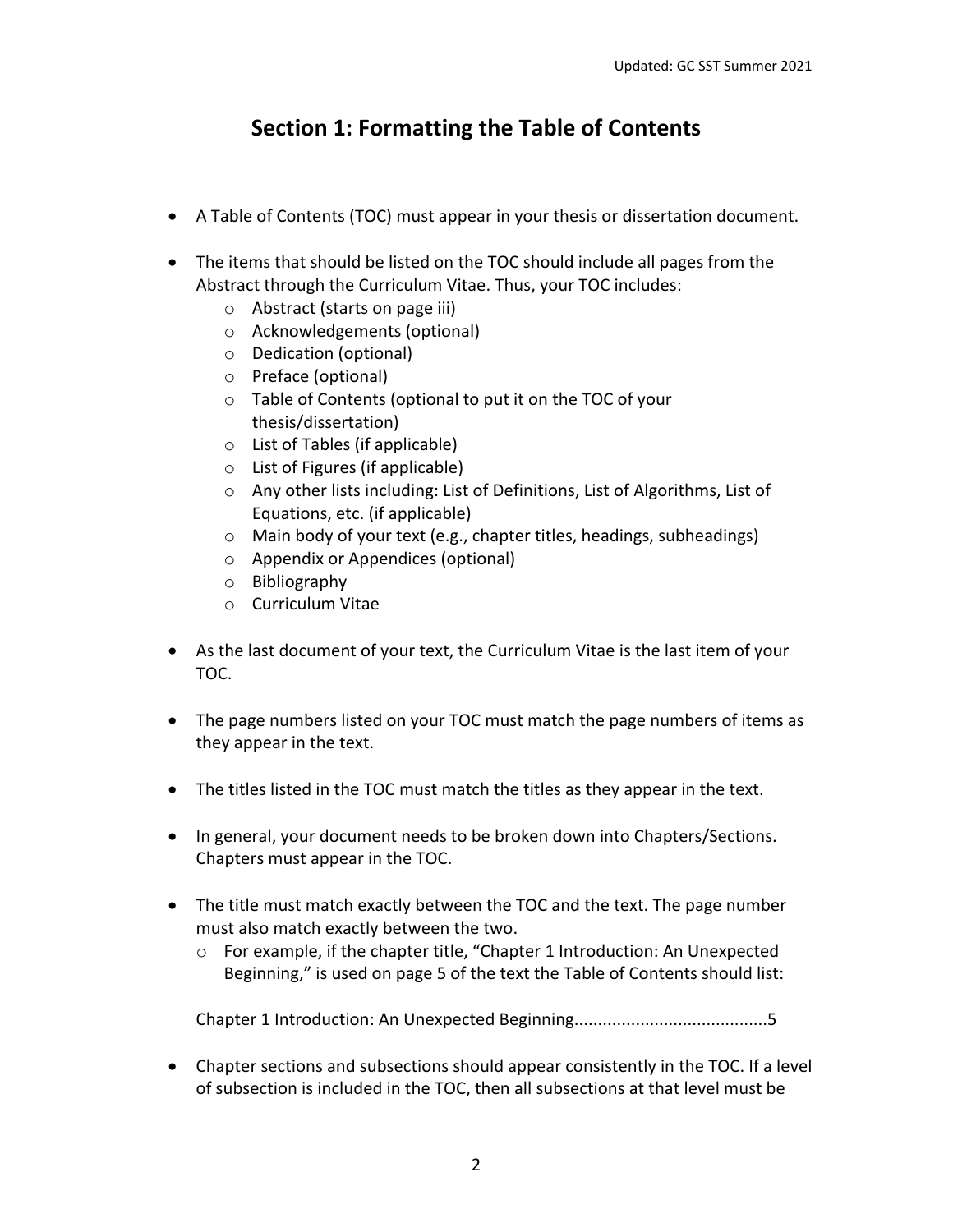listed in the TOC. Subheadings and subsections are not required to be listed in your TOC.

• Creative dissertations (novellas, novels, and poetry) that do not have a chapter structure should have at least 1 major section listed in addition to their front materials and Curriculum Vitae. Collections of short stories should list the stories contained in the collection as sections in the TOC.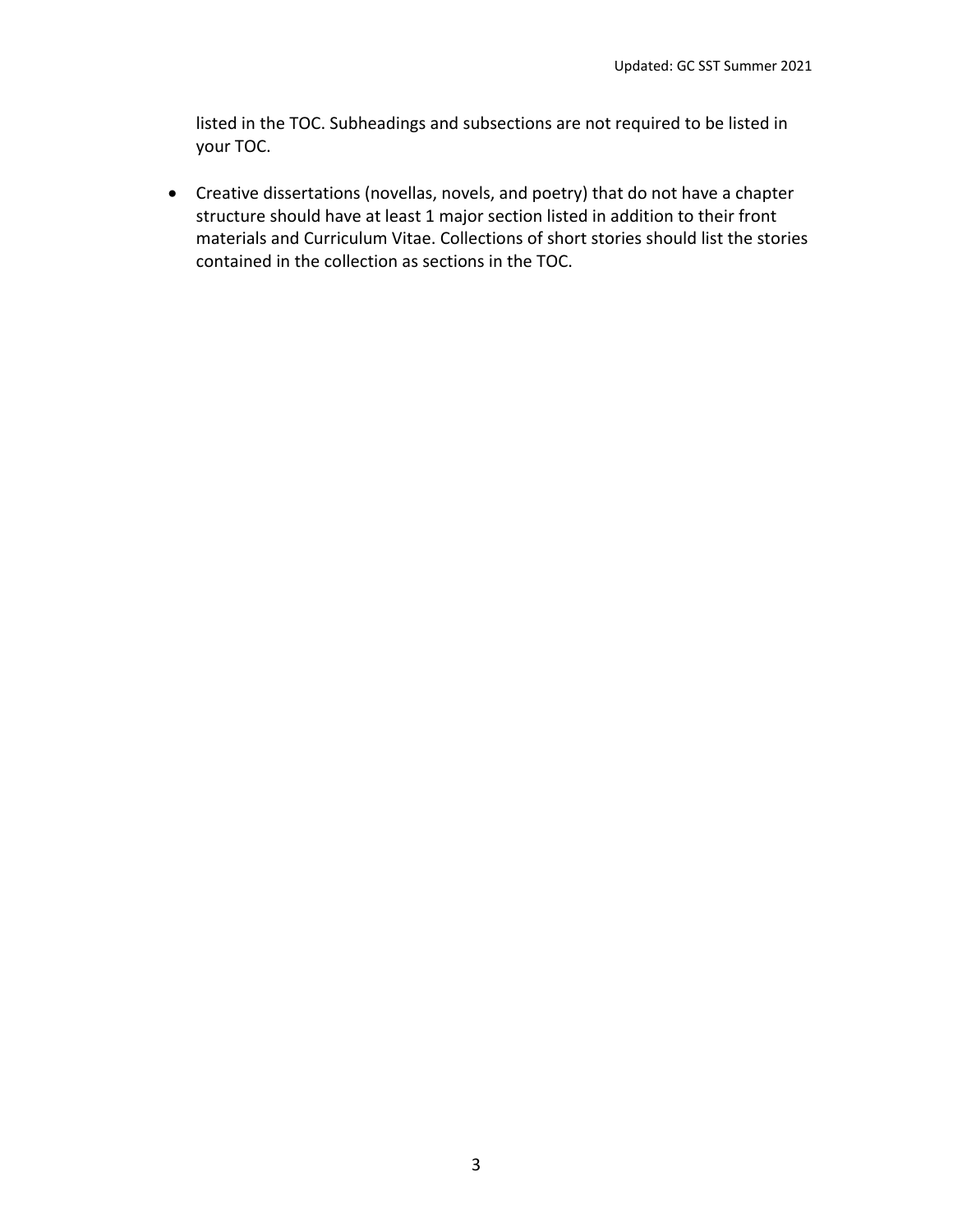## **Section 2: Manually Creating A Table of Contents in Microsoft Word**

There are two ways that you can generate a TOC in Word: typing it manually or creating it automatically. This section discusses the former.

#### Typing the TOC Manually:

This method involves 1) typing the entries (chapter titles, headings, and subheadings) and 2) using either tabs to get the dotted lines (ellipses) or dot leaders between each entry and its respective page number.

On the TOC page:

- 1. Type the first entry
- 2. Press Tab and then type its respective page number (remember to make sure the respective page number matches exactly between the document and what is listed in the TOC
- 3. Then select the Tab stop character. In order to show the Tab stop character, click the Home tab. Then click Show/Hide in the paragraph group.



- 4. Click the arrow found at the bottom left hand corner of the paragraph group.
- 5. This launches the Paragraph Dialog Box. [Alternatively, you can click the Format tab on the top, then click Paragraph. This will also launch the Paragraph Dialog Box].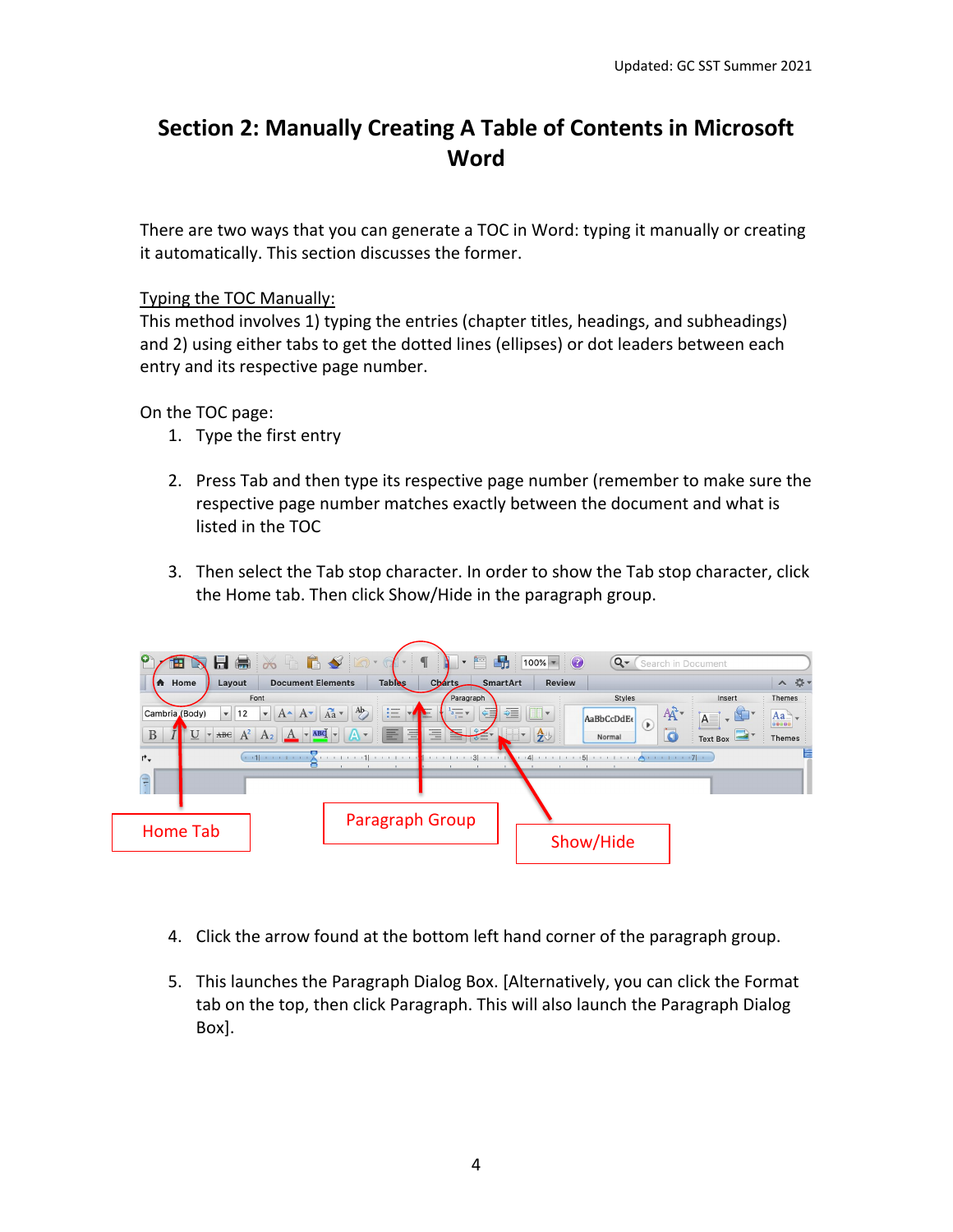6. Click the Tabs button.

|             |                            |                               | Paragraph     |                                                                                                                                                                                                                                                                                                                                                                                                                           |           |                                          |
|-------------|----------------------------|-------------------------------|---------------|---------------------------------------------------------------------------------------------------------------------------------------------------------------------------------------------------------------------------------------------------------------------------------------------------------------------------------------------------------------------------------------------------------------------------|-----------|------------------------------------------|
|             | <b>Indents and Spacing</b> |                               |               | Line and Page Breaks                                                                                                                                                                                                                                                                                                                                                                                                      |           |                                          |
| Alignment:  | Left                       |                               | ٥             | Outline Level:                                                                                                                                                                                                                                                                                                                                                                                                            | Body text | $ \diamond\rangle$                       |
| Indentation |                            |                               |               |                                                                                                                                                                                                                                                                                                                                                                                                                           |           |                                          |
| Left: $0$ " |                            | $\hat{\cdot}$                 | Special:      |                                                                                                                                                                                                                                                                                                                                                                                                                           | By:       |                                          |
| Right:      | 0"                         | ́<br>v                        | (none)        | ¢                                                                                                                                                                                                                                                                                                                                                                                                                         |           | $\overline{\phantom{a}}$<br>$\checkmark$ |
| Spacing     |                            |                               |               |                                                                                                                                                                                                                                                                                                                                                                                                                           |           |                                          |
| Before:     | 0 <sub>pt</sub>            | ¢                             | Line spacing: |                                                                                                                                                                                                                                                                                                                                                                                                                           | At:       |                                          |
| After:      | 0 <sub>pt</sub>            | $\overline{\phantom{a}}$<br>v | Single        | G                                                                                                                                                                                                                                                                                                                                                                                                                         |           | $\hat{}$<br>$\checkmark$                 |
|             |                            |                               |               | Don't add space between paragraphs of the same style                                                                                                                                                                                                                                                                                                                                                                      |           |                                          |
| Preview     |                            |                               |               |                                                                                                                                                                                                                                                                                                                                                                                                                           |           |                                          |
|             |                            |                               |               | Previews Paragraph Previous Paragraph Previous Paragraph Previews Paragraph Previous Paragraph Previous                                                                                                                                                                                                                                                                                                                   |           |                                          |
|             |                            |                               |               | Paragraph Provices Paragraph Previews Paragraph Previous Paragraph Provices Paragraph<br>Following Persgraph Following Paragraph Following Persgraph Following Paragraph Following Paragraph<br>Following Paragraph Fallowing Paragraph Following Paragraph Following Paragraph Following Paragraph                                                                                                                       |           |                                          |
|             |                            |                               |               | Following Paragraph Fallowing Paragraph Following Paragraph Following Paragraph Following Paragraph<br>Following Paragraph Following Paragraph Following Paragraph Following Paragraph Following Paragraph<br>Following Paragraph Following Paragraph Following Paragraph Following Paragraph Following Paragraph<br>Following Persentab Following Paragnon Following Persentab Following Paragnaph Following Persentable |           |                                          |
|             |                            |                               |               |                                                                                                                                                                                                                                                                                                                                                                                                                           |           |                                          |
|             |                            |                               |               |                                                                                                                                                                                                                                                                                                                                                                                                                           |           |                                          |
| Tabs        |                            |                               |               |                                                                                                                                                                                                                                                                                                                                                                                                                           | Cancel    | OK                                       |
|             |                            |                               |               |                                                                                                                                                                                                                                                                                                                                                                                                                           |           |                                          |
|             |                            |                               |               |                                                                                                                                                                                                                                                                                                                                                                                                                           |           |                                          |

7. Type 6.4" under the Tab stop position. This means that your number will end at the 1" margin (Remember all margins, including the left margin, for the thesis or dissertation must be 1").

|                            | Tabs                            |                       |
|----------------------------|---------------------------------|-----------------------|
| Tab stop position:<br>6.4" | Default tab stops:<br>Alignment | $\hat{\cdot}$<br>0.5" |
| 6.4"                       | Left<br>Center<br>Right         | Decimal<br>Bar        |
|                            | Leader<br>1 none                | $3$ -----             |
|                            | 2                               | $\Delta$              |
| Tab stops to be cleared:   |                                 |                       |
| Clear<br>Set               | Clear All                       | Cancel<br>OK          |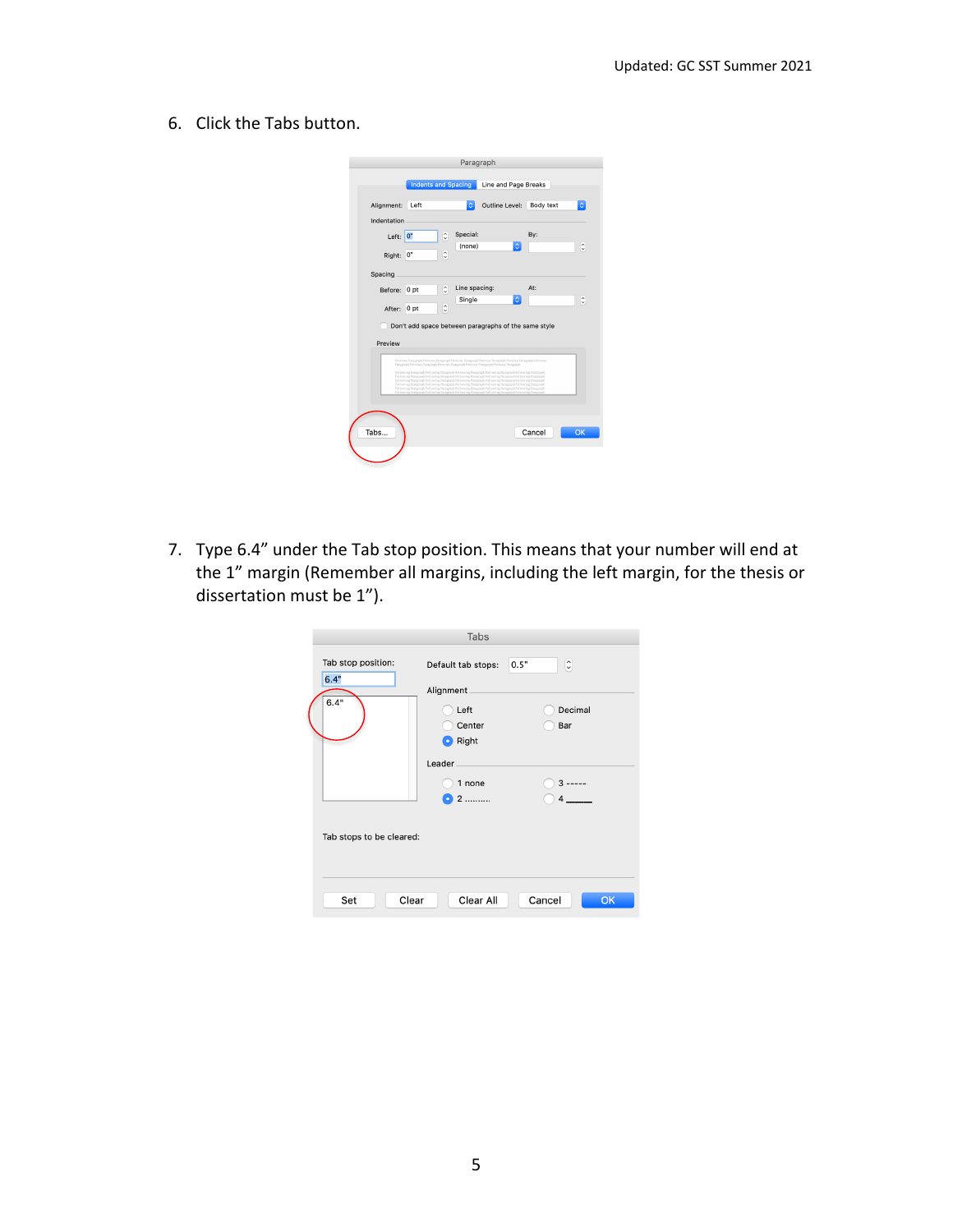8. Under Alignment, click Right.

|                            | Tabs                                       |                       |
|----------------------------|--------------------------------------------|-----------------------|
| Tab stop position:<br>6.4" | Default tab stops:<br>Alignment            | $\hat{\cdot}$<br>0.5" |
| 6.4"                       | Left<br>Center<br><b>D</b> Right<br>Leader | Decimal<br>Bar        |
| Tab stops to be cleared:   | 1 none<br>2                                | $3$ -----<br>4        |
| Clear<br>Set               | Clear All                                  | Cancel<br>OK          |

9. Under Leader, chose option 2 for ellipses in your Table of Contents. Or, choose option 1 if the use of leaders in the text is prohibited.

|                            | Tabs                            |                       |
|----------------------------|---------------------------------|-----------------------|
| Tab stop position:<br>6.4" | Default tab stops:<br>Alignment | $\hat{\cdot}$<br>0.5" |
| 6.4"                       | Left<br>Center<br>Right         | Decimal<br>Bar        |
|                            | Leader<br>1 none                | 3<br>4                |
| Tab stops to be cleared:   |                                 |                       |
| Set<br>Clear               | Clear All                       | Cancel<br>OK          |

- 10. Click Set and then OK.
- 11. Press Enter. Type your next entry, press Tab, and then type the entry's respective page number.
- 12. Repeat until your Table of Contents is finished.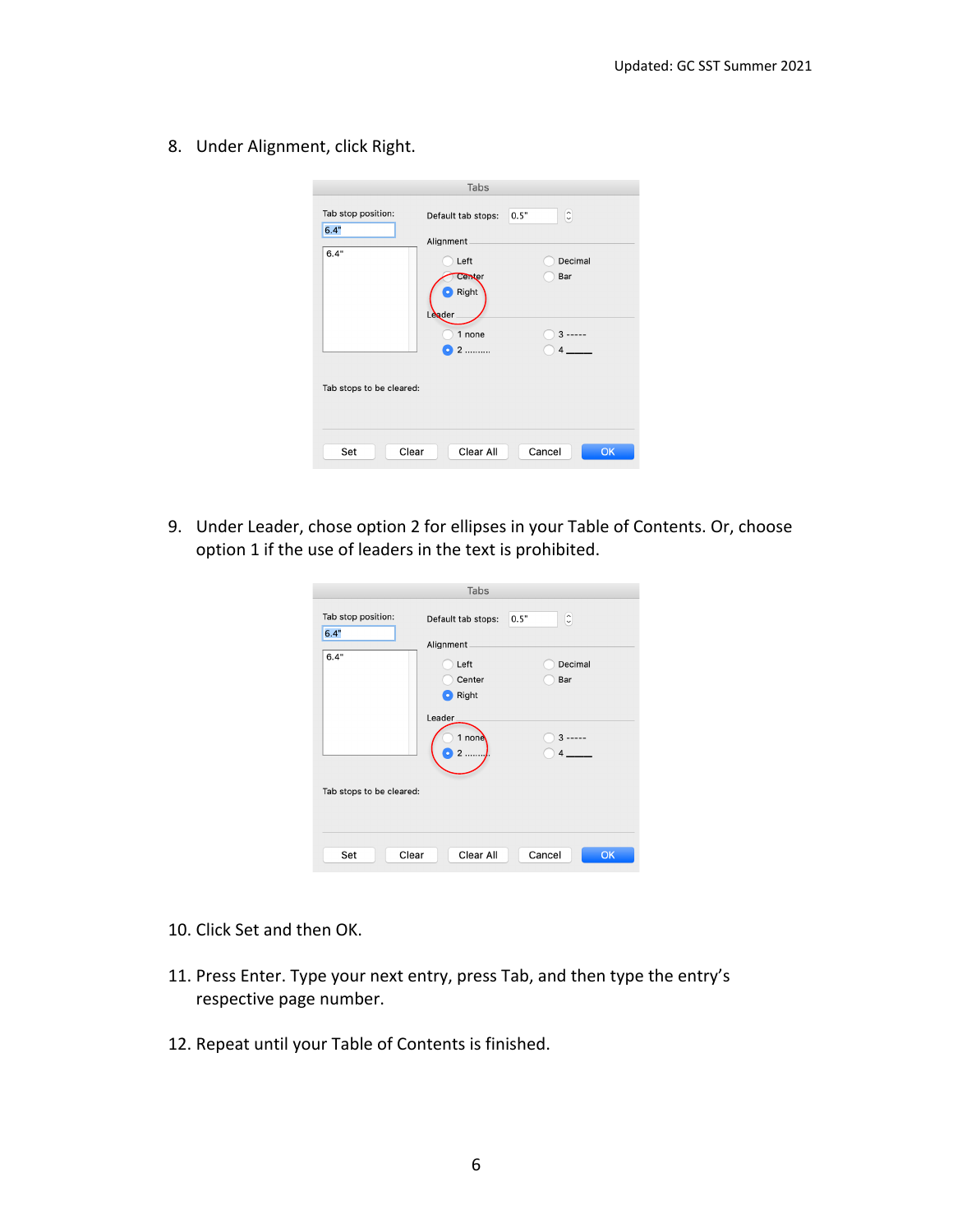**Note:** Primary, secondary, tertiary, etc., levels of headings should be formatted per the rules laid out in your style guide. Your style guide will breakdown how each level of heading will appear in your text and in your Table of Contents.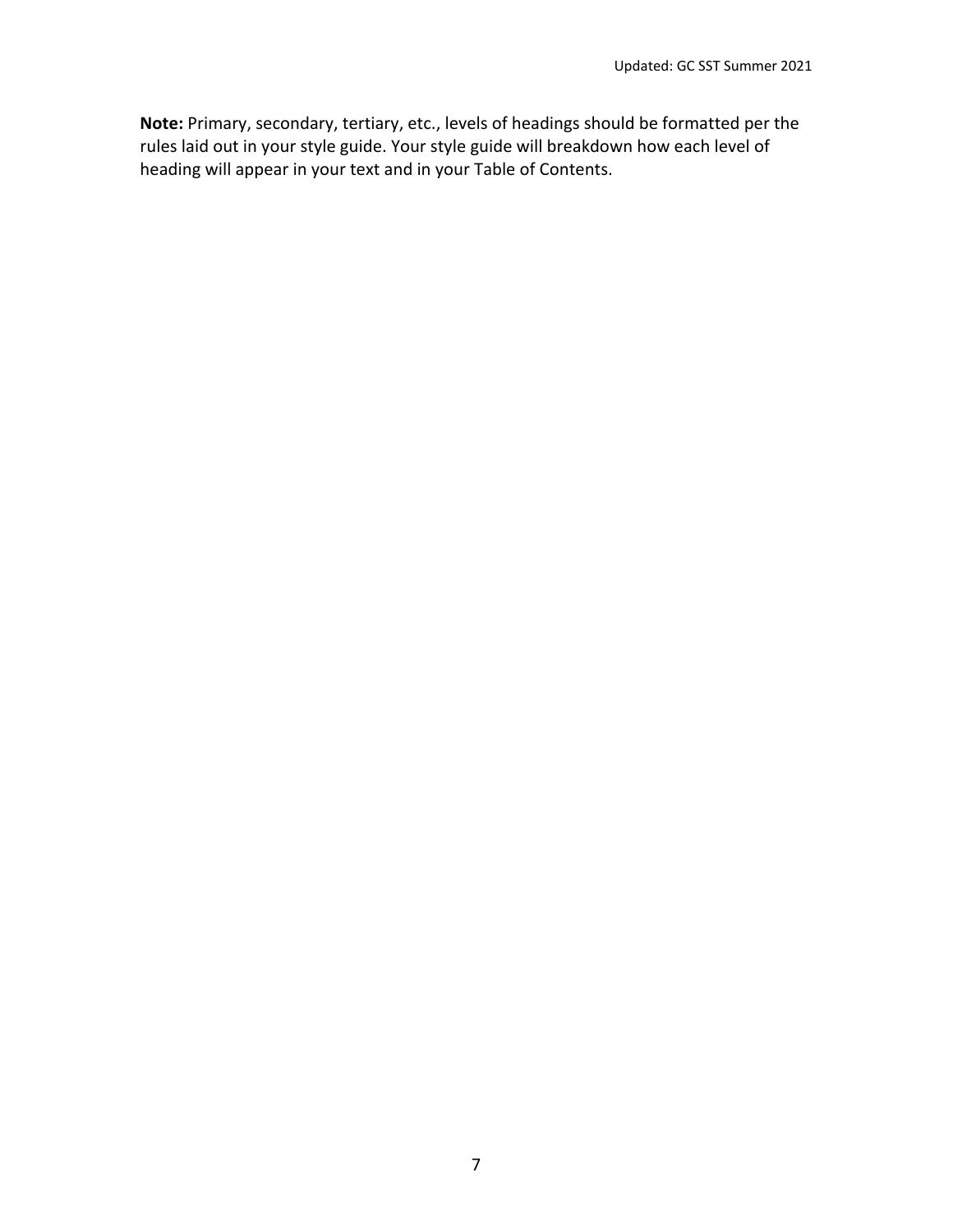# **Section 3: Create a Table of Contents in Microsoft Word Automatically**

In order to create a TOC in Microsoft Word automatically, you need to have already applied heading styles to the major heading as well as all subheadings in your thesis or dissertation document. For help applying heading styles to these items please see the pdf Headings and Subheadings located in Section 5: Organization of the Thesis and Dissertation under Main Body of Your Text on the Graduate College Thesis and Dissertation website [http://www.unlv.edu/graduatecollege/thesis.](http://www.unlv.edu/graduatecollege/thesis) Assigning a style to each heading and subheading enables Word to track the location of these items. This then allows Word to create a list of them or a TOC.

Generating a TOC Automatically:

- 1. Since you will be generating the TOC from heading styles, it is important to determine that all major headings and subheadings have the heading style that you intended. All of your major headings (e.g., chapter headings, Abstract, Table of Contents, etc.) should all use the Heading 1 style, all of your primary or firstlevel subheadings should all use the Heading 2 style, and so on.
- 2. Go to your currently blank Table of Contents page in your document. If you did not save a page for the Table of Contents, then please add it now. Make sure your major heading (Table of Contents) follows the other major headings style.
- 3. Go to the References Tab (alternatively you can click on the Document Elements tab).
- 4. Click on the Table of Contents. It is located on the farthest left hand side of the References ribbon.

| A                                     | Home               | Layout,      |                   | <b>Document Elements</b> |                                                                        | <b>Tables</b>                            |                                        | <b>Charts</b>                                                                                                                                                                                                                                                                                                                                                                                                                                                                                                                                                            | <b>SmartArt</b>  | <b>Review</b> |                          |                                       |
|---------------------------------------|--------------------|--------------|-------------------|--------------------------|------------------------------------------------------------------------|------------------------------------------|----------------------------------------|--------------------------------------------------------------------------------------------------------------------------------------------------------------------------------------------------------------------------------------------------------------------------------------------------------------------------------------------------------------------------------------------------------------------------------------------------------------------------------------------------------------------------------------------------------------------------|------------------|---------------|--------------------------|---------------------------------------|
|                                       | Insert Pages       |              | Table of Contents |                          |                                                                        | <b>Header and Footer</b>                 |                                        |                                                                                                                                                                                                                                                                                                                                                                                                                                                                                                                                                                          | <b>Citations</b> |               | References               | <b>:Text Eleme</b>                    |
| <b>Bally</b>                          |                    |              | stamped.<br>聖典    | sea 1                    | <b>Selection</b><br><b>STATISTICS</b><br>--<br>$\mathbf{v}$<br>$-11.1$ | m<br>$\overline{\mathbf{v}}$<br>$\equiv$ | #                                      |                                                                                                                                                                                                                                                                                                                                                                                                                                                                                                                                                                          |                  | <b>APA</b>    | ---<br><b>CONTRACTOR</b> | $A \equiv$<br>$\overline{\mathbf{v}}$ |
| <b><i>CAR CARD CARDS</i></b><br>Cover | <b>Blank</b>       | <b>Break</b> | Insert            | $***$                    | Header                                                                 | Footer                                   | Page #                                 | Footnote                                                                                                                                                                                                                                                                                                                                                                                                                                                                                                                                                                 | Endnote          | Manage        | Bibliography             | $\mathbf{v}$                          |
| ٠.                                    | $\cdot$ $\cdot$ 11 |              |                   |                          |                                                                        |                                          | $\cdot \cdot \cdot 3$<br>$\sim$ $\sim$ | $\begin{array}{cccccccccccccc} \multicolumn{4}{c }{\color{blue}\begin{array}{cccccccccccccccccc} \multicolumn{4}{c }{\color{blue}\begin{array}{cccccccccccccc} \multicolumn{4}{c }{\color{blue}\end{array}} & \multicolumn{4}{c }{\color{blue}\begin{array}{cccccccccccccc} \multicolumn{4}{c }{\color{blue}\end{array}} & \multicolumn{4}{c }{\color{blue}\begin{array}{cccccccccccccc} \multicolumn{4}{c }{\color{blue}\end{array}} & \multicolumn{4}{c }{\color{blue}\begin{array}{cccccccccccccc} \multicolumn{4}{c }{\color{blue}\end{array}} & \multicolumn{4}{c $ | .4               | 11.5          |                          |                                       |
|                                       |                    |              |                   |                          |                                                                        |                                          |                                        |                                                                                                                                                                                                                                                                                                                                                                                                                                                                                                                                                                          |                  |               |                          |                                       |

- 5. Choose "Insert Table of Contents." The Table of Contents box appears. Click on the tab labeled "Table of Contents." A similar image should appear.
- 6. Choose the Options button.

| Ħ                                                                       | Home                | Layout       | <b>Document Elements</b>                           | <b>Tables</b>                                         | <b>Charts</b>                   | <b>SmartArt</b>                                                     | <b>Review</b>      |
|-------------------------------------------------------------------------|---------------------|--------------|----------------------------------------------------|-------------------------------------------------------|---------------------------------|---------------------------------------------------------------------|--------------------|
|                                                                         | <b>Insert Pages</b> |              | <b>Table of Contents</b>                           |                                                       |                                 | <b>Header and Footer</b>                                            | Citatic            |
| $-$<br><b>BAKER</b><br><b><i><u>A TACK A TACK HOME</u></i></b><br>Cover | <b>Blank</b>        | <b>Break</b> | <b>Heading 11</b><br>Heading $2$ $2$<br>Heading 3. | $-1$<br><b>Lindate</b><br>$=$<br>$-1$<br>Options<br>拉 | ᆕ<br>presentation and<br>Header | $\overline{\phantom{a}}$<br><b>STATISTICS</b><br>$\equiv$<br>Footer | Footnote<br>Page # |
| ۰.                                                                      |                     |              | $\mathbf{r}$                                       |                                                       | .21                             | .3                                                                  | .4<br>1 1 1 1 1    |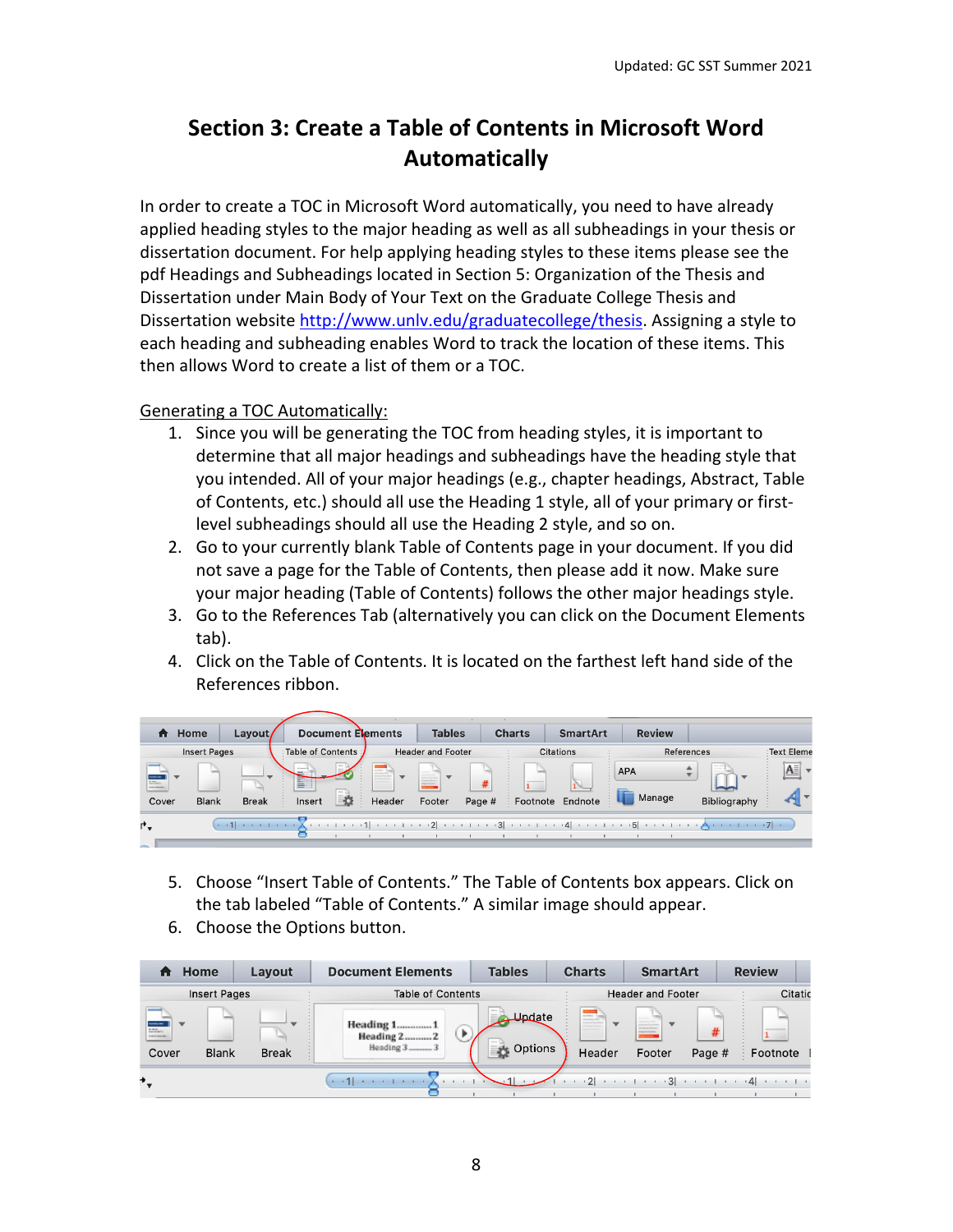- 7. The menu "Table of Contents Options" appears. Here is where you can choose which headings and subheadings to include on the Table of Contents.
- 8. At the very minimum, Heading 1 must be on the TOC. Thus, the corresponding TOC level must be 1. The rest of the Heading styles are optional to place on the TOC, but their TOC level should correspond with the subheading level. For example, primary or first level subheadings are Heading style 2 and their TOC level is 2, secondary or second level subheadings are Heading style 3 and their TOC level is 3, and so on. If you do not want a Heading style to appear on the Table of Contents then remove the TOC level number.

| Styles       | Build table of contents from: |                     |
|--------------|-------------------------------|---------------------|
|              | Available styles:             | <b>TOC</b> level:   |
|              | <b>Balloon Text</b>           |                     |
| ✓            | Heading 1                     | $\mathbf 1$         |
| $\checkmark$ | Heading 2                     | 2                   |
| $\checkmark$ | Heading 3                     | 3                   |
|              | Heading 4                     |                     |
|              | Heading 5                     |                     |
|              | Table entry fields            |                     |
|              | Reset                         | <b>OK</b><br>Cancel |

9. Once you are finished, click OK. Click OK again on the Table of Contents box. This should generate your TOC on the Table of Contents page.

Note: If you see mistakes in your headings or subheadings (e.g., spacing problems, misspellings, etc.) on the Table of Contents page, do not correct the mistakes on the Table of Contents page itself. Rather, go to the heading or subheading in your document and make the necessary corrections. You will need to update the Table of Contents to reflect the changes.

Updating the Table of Contents:

1. Go back to the References tab.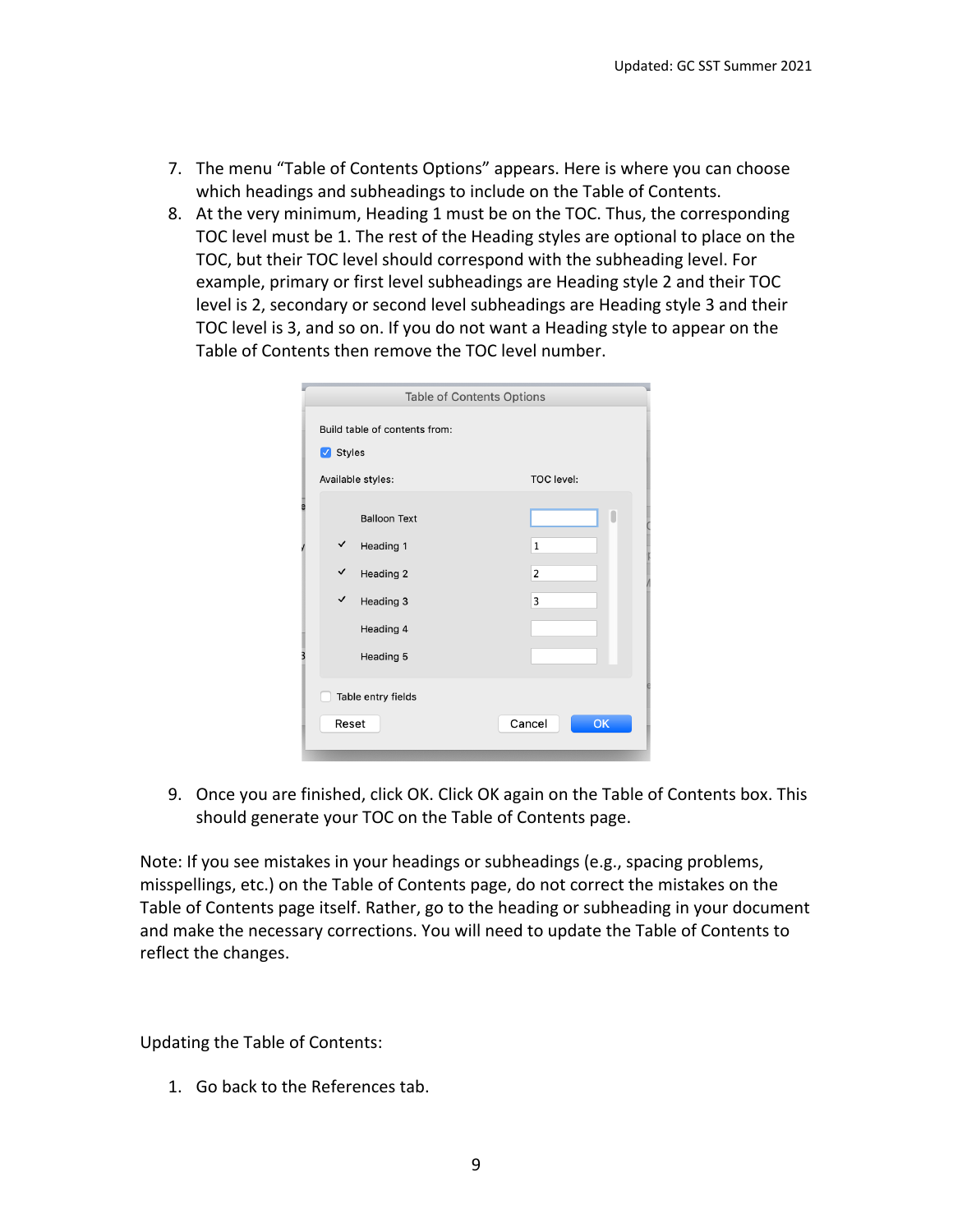2. In the Table of Contents section (farthest left-hand corner), you will see "Update Table."

| Home<br>п                                          |                     | Layout       | <b>Document Elements</b>                                    | <b>Tables</b>                            | <b>Charts</b>                                                      | <b>SmartArt</b>                                                                        | <b>Review</b> |
|----------------------------------------------------|---------------------|--------------|-------------------------------------------------------------|------------------------------------------|--------------------------------------------------------------------|----------------------------------------------------------------------------------------|---------------|
|                                                    | <b>Insert Pages</b> |              | <b>Table of Contents</b>                                    |                                          |                                                                    | <b>Header and Footer</b>                                                               | Citati        |
| <b>BAKLE</b><br><b>CAR &amp; ASSISTER</b><br>Cover | <b>Blank</b>        | <b>Break</b> | <b>Heading 11</b><br>Þ<br><b>Heading 22</b><br>Heading 3  3 | men 1<br>Update<br>TP.<br><b>Options</b> | ᆕ<br>$\overline{\mathbf{v}}$<br><b>Committee</b><br>----<br>Header | $\sim$<br>$\mathbf{w}$<br>all leaters leaters.<br>keyenisms<br>---<br>Footer<br>Page # | Footnote      |
| ۰.                                                 |                     |              | $\cdot$ $\cdot$ 1.                                          |                                          |                                                                    |                                                                                        |               |

3. Select this option and your Table of Contents will be updated.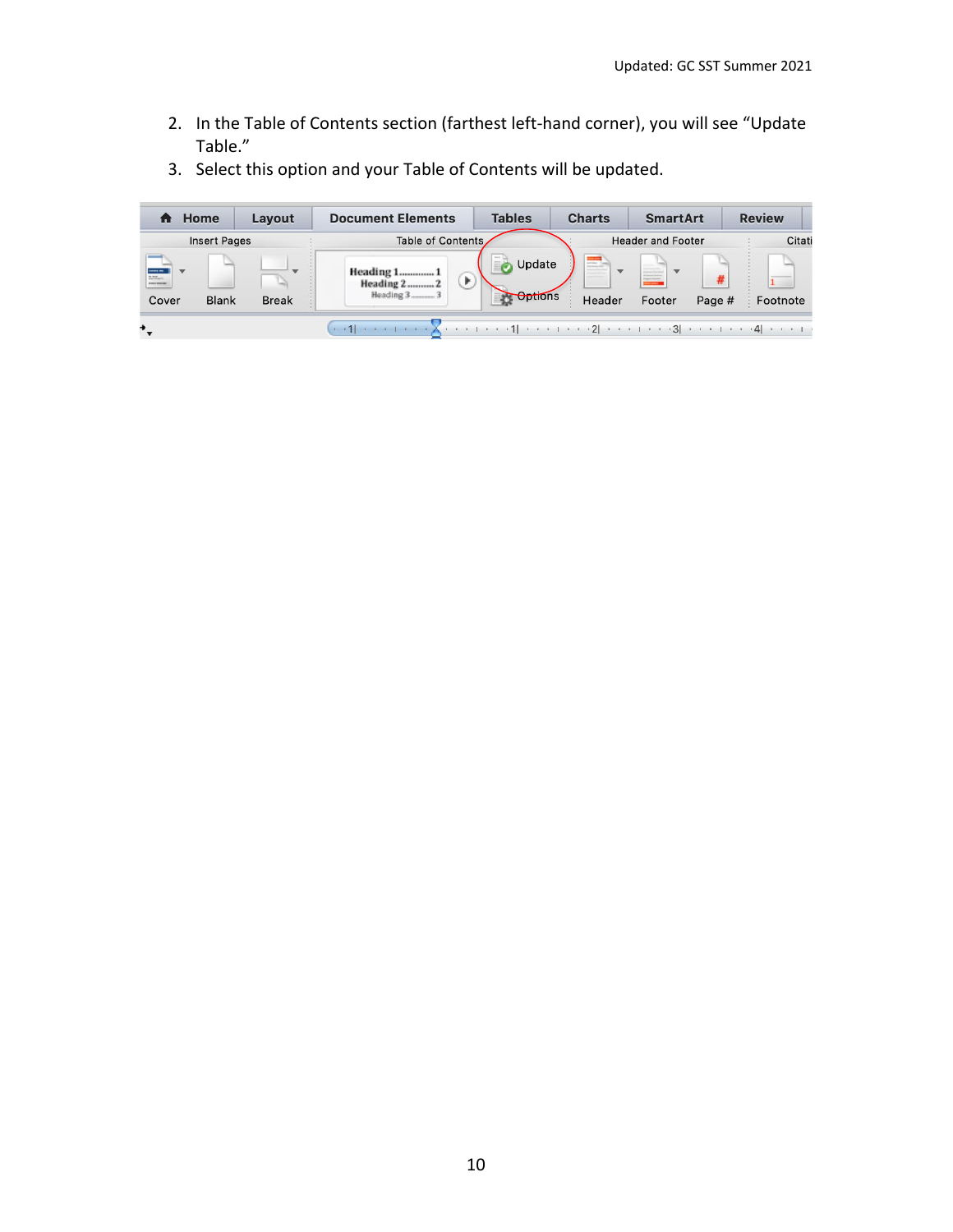## **Sample Table of Contents: No Subheadings**

## Table of Contents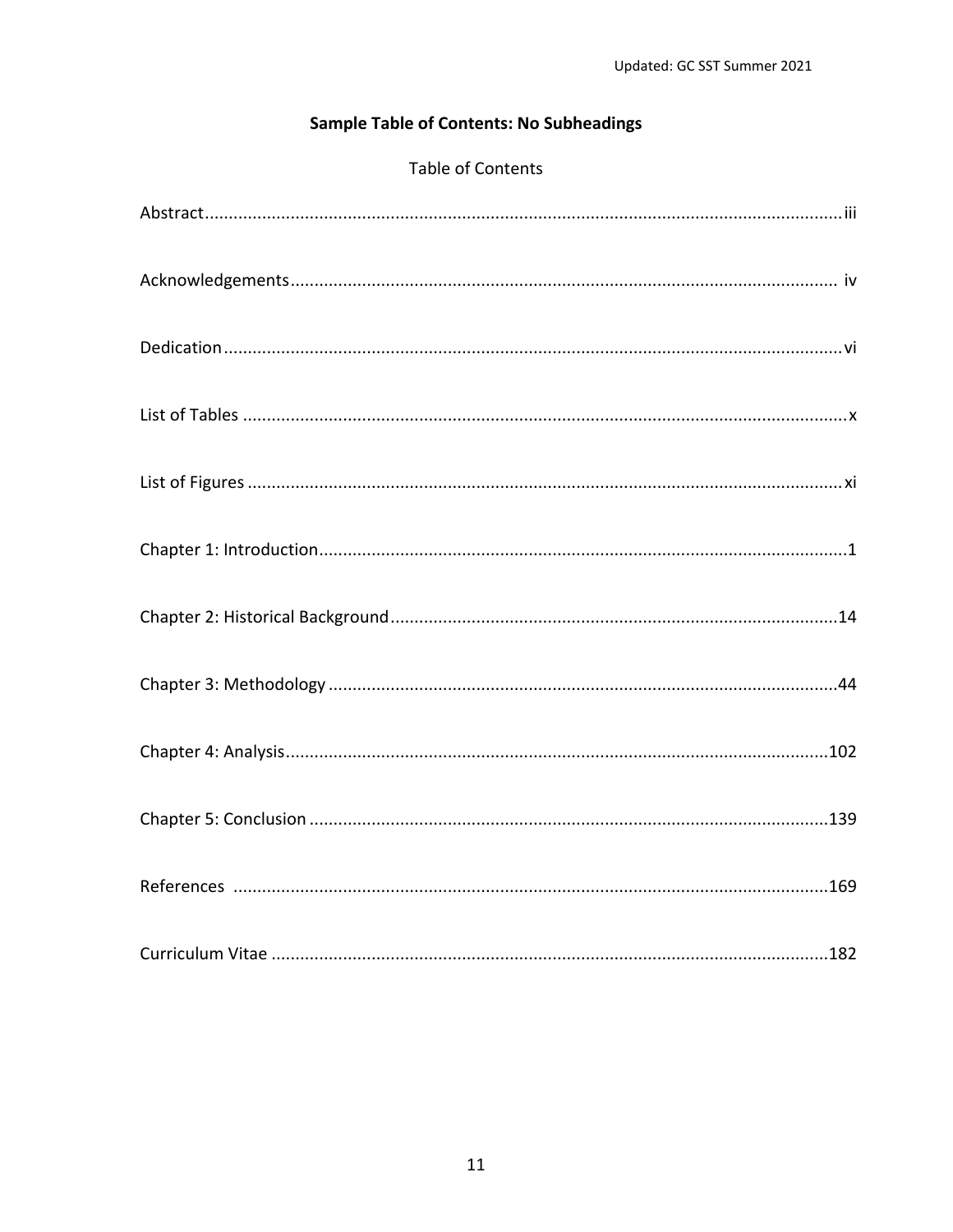## **Sample Table of Contents: With Subheadings**

## Table of Contents

| Acknowledgments                                                                                                        |
|------------------------------------------------------------------------------------------------------------------------|
| List of Tables                                                                                                         |
| List of Figures <b>Commission Commission Commission</b> Commission Commission Commission Commission Commission Commiss |
| List of Equations                                                                                                      |
| Chapter 1: Introduction manufactured and the control of the control of the chapter 1: Introduction                     |
| Overview                                                                                                               |
| <b>Bees</b>                                                                                                            |
|                                                                                                                        |
|                                                                                                                        |
| American Foulbrood (AFB) disease [11] manufacture material manufacture discussed and American A                        |
| Current AFB disease management manufactured and the manufactured and Terminan and Terminan and Termina and Ter         |
|                                                                                                                        |
| Abstract                                                                                                               |
| Introduction                                                                                                           |
| Methods and Materials (2008) (2008) Methods and Materials (2008) (2008) (2008) (2008) (2008) (2008) (2008) (20         |
| <b>Results</b>                                                                                                         |
| Discussion                                                                                                             |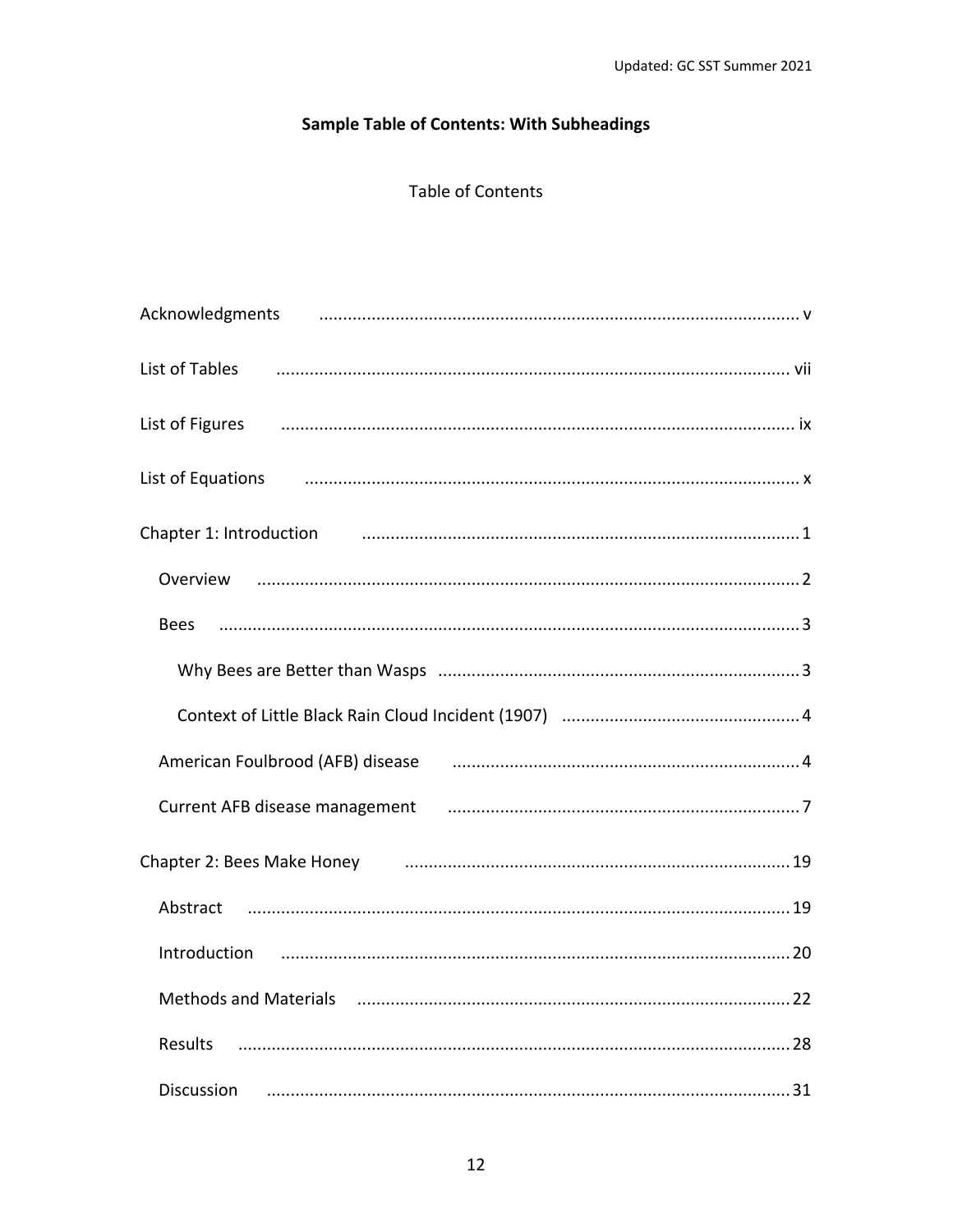| Chapter 3: Low Carb Diets Limit Honey Consumption [11] Chapter 3: Low Carb Diets Limit Honey Consumption         |
|------------------------------------------------------------------------------------------------------------------|
| Abstract                                                                                                         |
| Literature Review использование и полности с последним составительности и части с 49                             |
|                                                                                                                  |
|                                                                                                                  |
| Bees on a Plane manufacture and the control of the control of the control of the set of the control of the set o |
|                                                                                                                  |
|                                                                                                                  |
|                                                                                                                  |
| Methods and Materials (and materials and material continuum material material material material material mater   |
|                                                                                                                  |
|                                                                                                                  |
| Appendix: Random Bee Information <b>container and all and all and all and all and all and all and all a</b>      |
|                                                                                                                  |
| <b>Curriculum Vitae</b>                                                                                          |